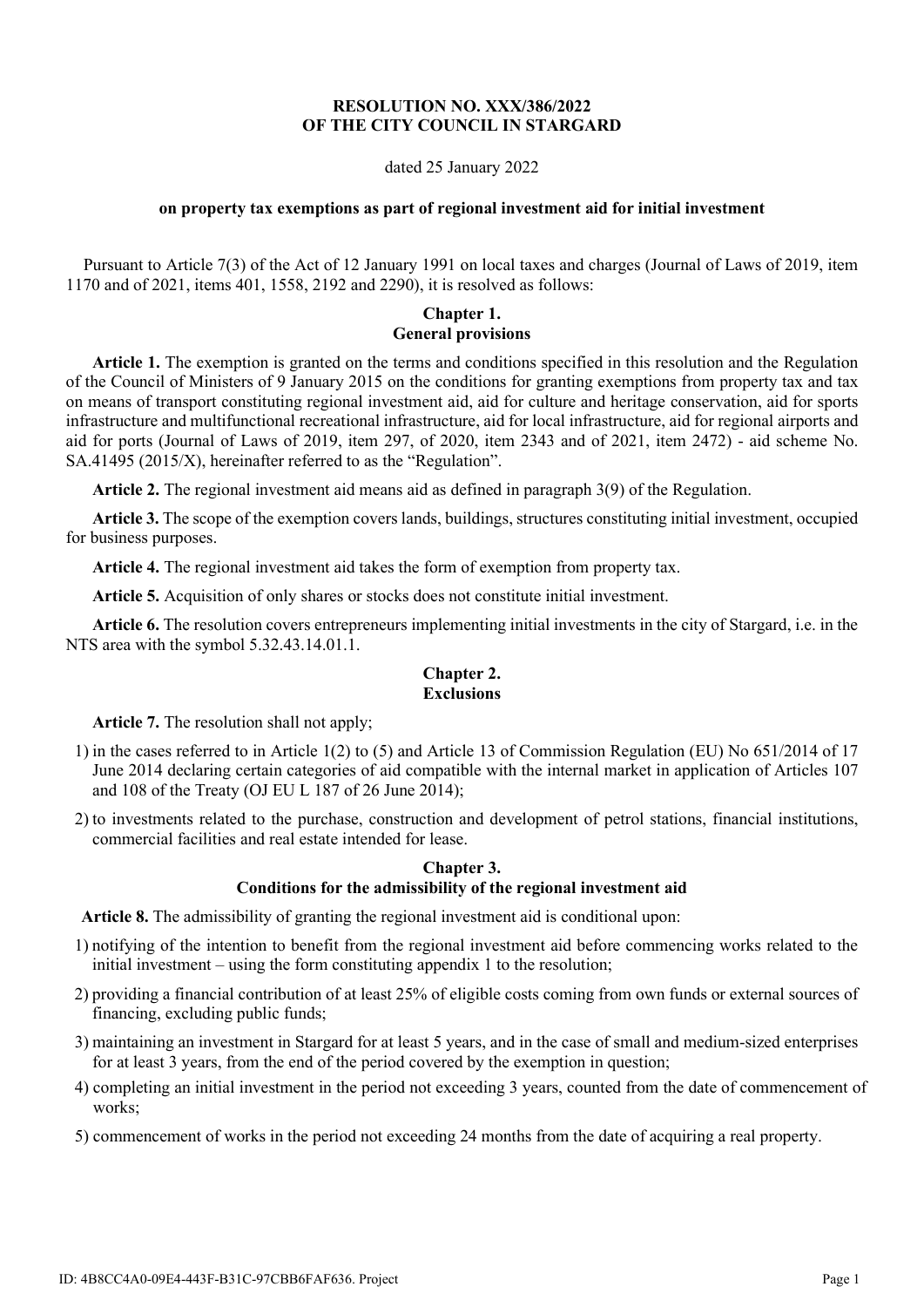## **Chapter 4. Duration of public aid**

**Article 9.** The exemption from property tax applies from the year following the year in which the initial investment was completed and takes place simultaneously in relation to all subjects of taxation specified in Article 3 of this resolution.

**Article 10.** The exemption referred to in Article 9 shall be granted for a period not longer than 3, 5 or 7 years, subject to Article 14(4) of the Regulation.

**Article 11.** 1. The condition for obtaining the exemption referred to in Article 9 for a period not longer than 3 years is the total fulfilment of the conditions specified in Article 8 and investing the amount from EUR 100 thousand to EUR 10 million, expressed in PLN.

- 2. The condition for obtaining the exemption referred to in Article 9 for a period not longer than 5 years is the total fulfilment of the conditions specified in Article 8 and investing the amount from EUR 10 million to EUR 50 million, expressed in PLN.
- 3. The condition for obtaining the exemption referred to in Article 9 for a period not longer than 7 years is the total fulfilment of the conditions specified in Article 8 and investing the amount exceeding EUR 50 million, expressed in PLN.

**Article 12.** Public aid granted on the basis of this resolution shall be granted in relation to the subjects of taxation specified in Article 3 of this resolution only once.

**Article 13.** In the case of a disposal of real property or enterprise, the right of the previous entrepreneur to use the exemption shall not be transferred to the buyer.

# **Chapter 5. Eligible costs**

**Article 14.** The eligible costs for the regional investment aid include:

1) purchase price of the ownership title to land or the right of its perpetual usufruct;

2) purchase price or manufacturing cost of property, plant and equipment, including structures and buildings within the meaning of the construction law and their equipment related to conducting business activity, in particular:

a) machines and devices, including ICT systems and networks,

- b) means of transport,
- c) tools, instruments and apparatus,
- d) technical equipment for office work,
- e) technical infrastructure devices listed in Article 143(2) of the Act of 21 August 1997 on real estate management (Journal of Laws of 2021, item 1899),
- f) telecommunications infrastructure within the meaning of Article 2(8) of the Telecommunications Law Act of 16 July 2004 (Journal of Laws of 2021, item 576).

**Article 15.** The purchase price and manufacturing cost of fixed assets are determined in accordance with the accounting regulations.

#### **Chapter 6. Aid intensity**

**Article 16.** The maximum aid intensity may not exceed 40% of the eligible costs.

**Article 17.** The maximum public aid intensity (except for initial investments with eligible costs exceeding EUR 50 million) shall be increased in relation to the maximum intensity by:

1) 20 percentage points gross for small enterprises,

2) 10 percentage points gross for medium-sized enterprises.

**Article 18.** If the maximum allowable aid intensity is exceeded as a result of exemption from property tax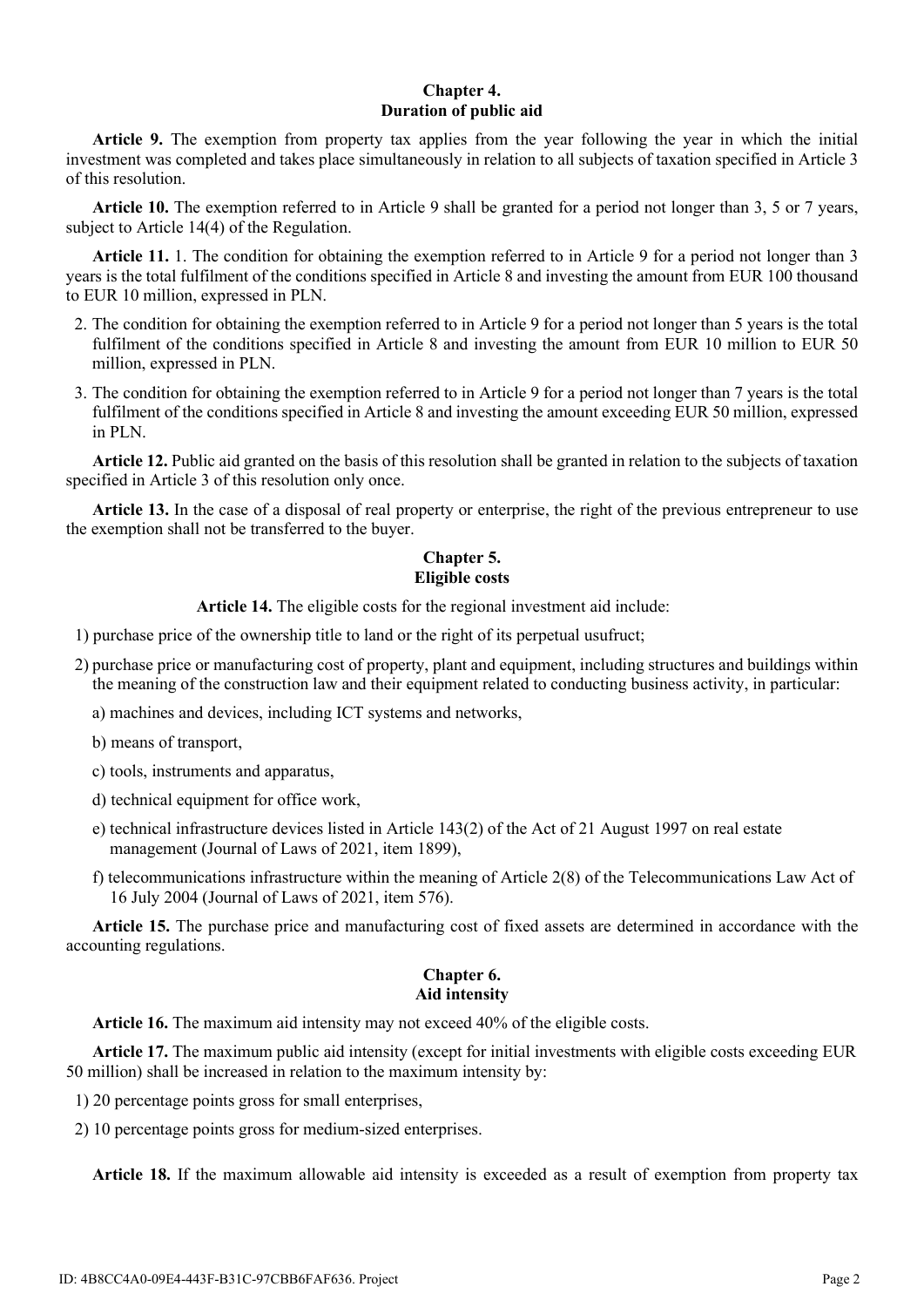pursuant to this resolution, the amount of aid granted above the allowable aid intensity shall be recovered with interest.

## **Chapter 7.**

### **Required documents and information necessary to determine the admissibility of public aid**

**Article 19.** Together with the notification of the intention to benefit from the regional investment aid referred to in Article 9, the entrepreneur shall enclose:

- 1) a declaration on maintaining a new investment for the period specified in Article 8(3), as appropriate, calculated from the end of the period covered by the exemption, on the form constituting appendix 2 to the resolution;
- 2) a statement on the costs incurred by the entrepreneur for the new investment, including those eligible for public aid on the basis of the resolution and on the net share of at least 25% of the investment value, on the form constituting appendix 3 to the resolution;
- 3) information prepared on the form constituting an appendix to the Regulation of the Council of Ministers of 29 March 2010 on the scope of information presented by an entity applying for aid other than de minimis aid or de minimis aid in agriculture or fishery (Journal of Laws No. 53, item 312, as amended).

**Article 20.** The entity that submitted the notification of the intention to use the aid should submit to the President of the City of Stargard information on the completion of the new investment by the end of the year in which it was completed, using the form constituting appendix 4 to the resolution.

#### **Chapter 8.**

### **Guarantee against exceeding the maximum aid intensity and monitoring of the aid**

**Article 21.** An entrepreneur benefiting from the regional investment aid shall submit by 31 January of each tax year during the period of benefiting from the exemption:

- 1) information on public aid received in various forms and from various sources, which was intended for the same project for the implementation of which the entrepreneur received aid;
- 2) information referred to in the Regulation of the Council of Ministers of 29 March 2010 on the scope of information submitted by an entity applying for aid other than de minimis or de minimis aid in agriculture or fisheries (Journal of Laws No. 53, item 312, as amended).

**Article 22.** In the case of receiving public aid above the permissible intensity during the year, the entrepreneur is obliged to return the amount constituting the surplus of public aid above the permissible intensity by 31 December of a given tax year.

**Article 23.** The tax authority has the right to carry out inspections in the scope of compliance by the aid beneficiaries with the conditions of granting exemption from property tax and obligations included in the resolution, including verification of the factual compliance of documents and information submitted by entrepreneurs.

#### **Chapter 9.**

### **Loss of the right to exemption from property tax pursuant to the resolution**

**Article 24.** The entrepreneur loses the right to exemption from property tax for the entire period covered by the exemption in the event of non-compliance with the conditions specified in Article 8 of this resolution.

**Article 25.** The entrepreneur is obliged to notify the President of Stargard in writing of the loss of the right to exemption from property tax pursuant to the resolution, within 14 days from the date of occurrence of circumstances causing its loss.

**Article 26.** In the event of losing the right to exemption, the entrepreneur is obliged to pay the tax in accordance with the procedure specified in the provisions of the Act of 29 August 1997 Tax Ordinance (Journal of Laws of 2021, item 1540, as amended).

#### **Chapter 10. Final provisions**

**Article 27.** The scheme expires on 31 December 2023.

**Article 28.** Implementation of the resolution is entrusted to the President of Stargard.

**Article 29.** The resolution shall enter into force 14 days after its publication in the Official Journal of the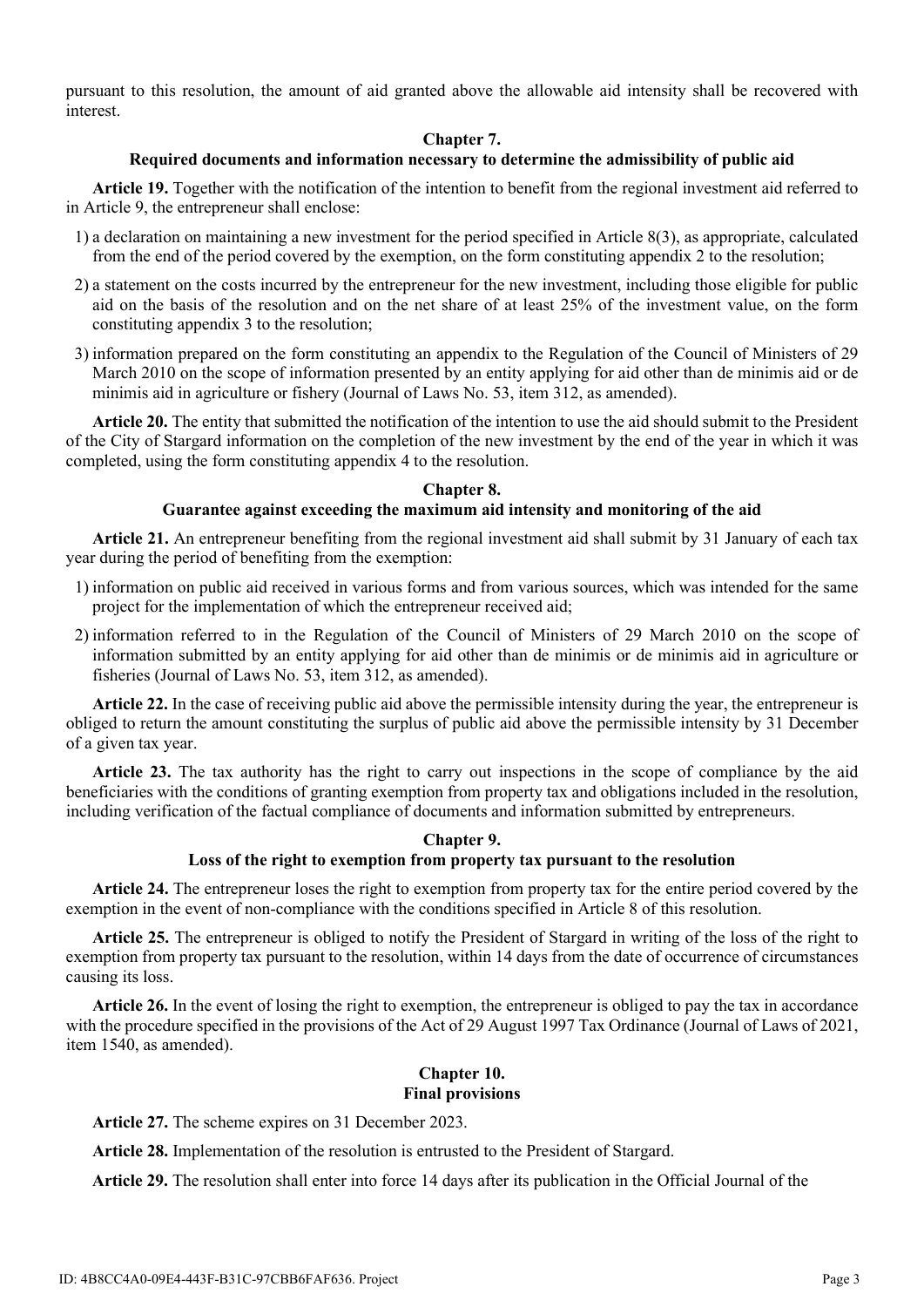Zachodniopomorskie Voivodeship with effect from 1 January 2022.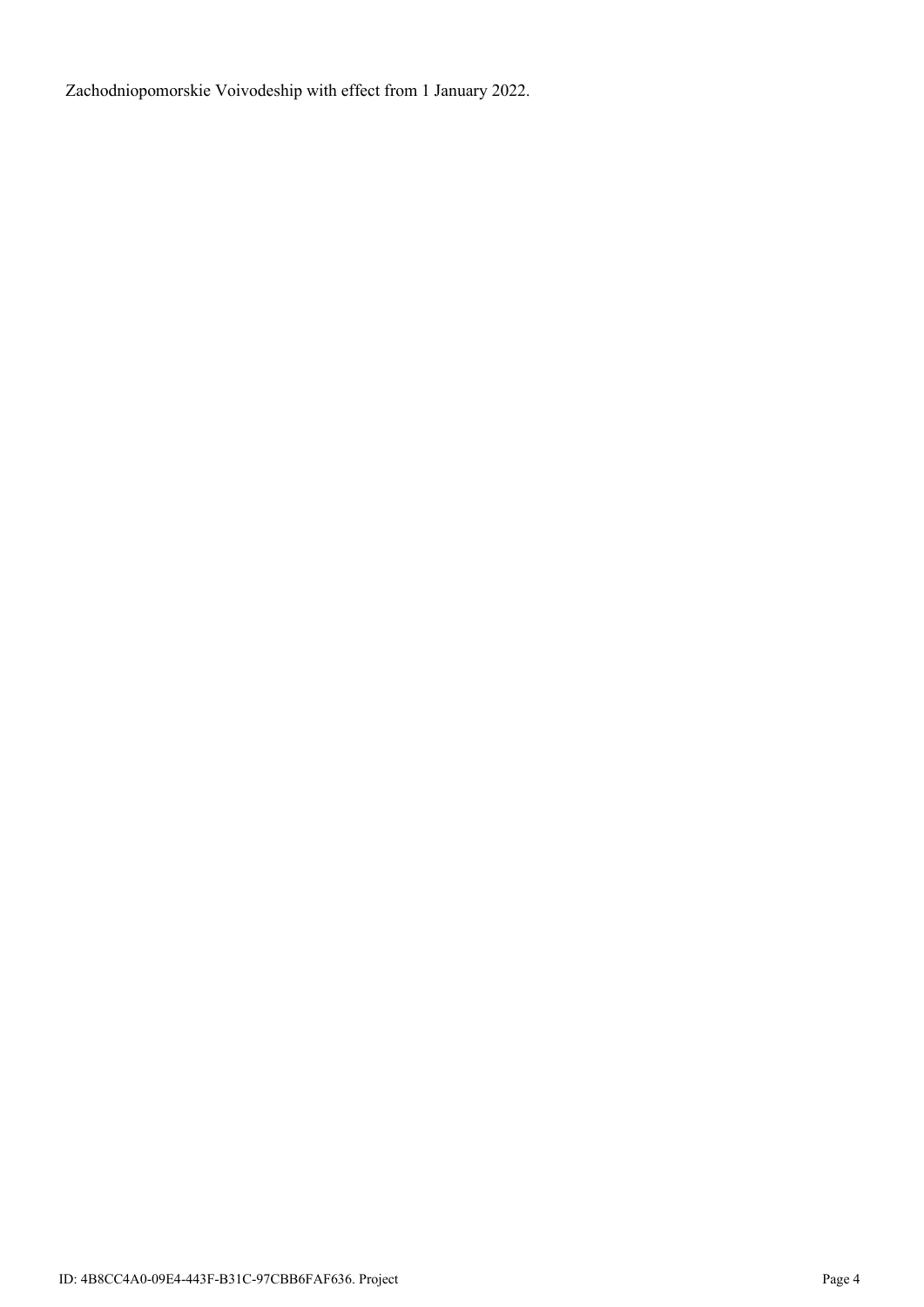Appendix 1 to Resolution No. of the City Council in Stargard of

### **NOTIFICATION OF THE INTENTION TO BENEFIT FROM THE REGIONAL INVESTMENT AID**

#### **INFORMATION ON THE ENTREPRENEUR**

First name and surname or full name of the company in accordance with the registration document Legal form of the entrepreneur NIP (Tax ID Number) / PESEL number REGON (Business ID Number) Date of creation Size of the entity, in accordance with Annex I to Commission Regulation (EU) No. 651/2014 of 17 June 2014 declaring certain categories of aid compatible with the internal market in application of Articles 107 and 108 of the Treaty (OJ EU L 187/1 of 26.06.2014) Activity class for which the applicant applies for the public aid, in accordance with the Regulation of the Council of Ministers of 24 December 2007 on the Polish Classification of Activity (PKD) (Journal of Laws of 251, item 1885, as amended) Registered office address (street, house number, code, city) Correspondence address (if different from the registered office address)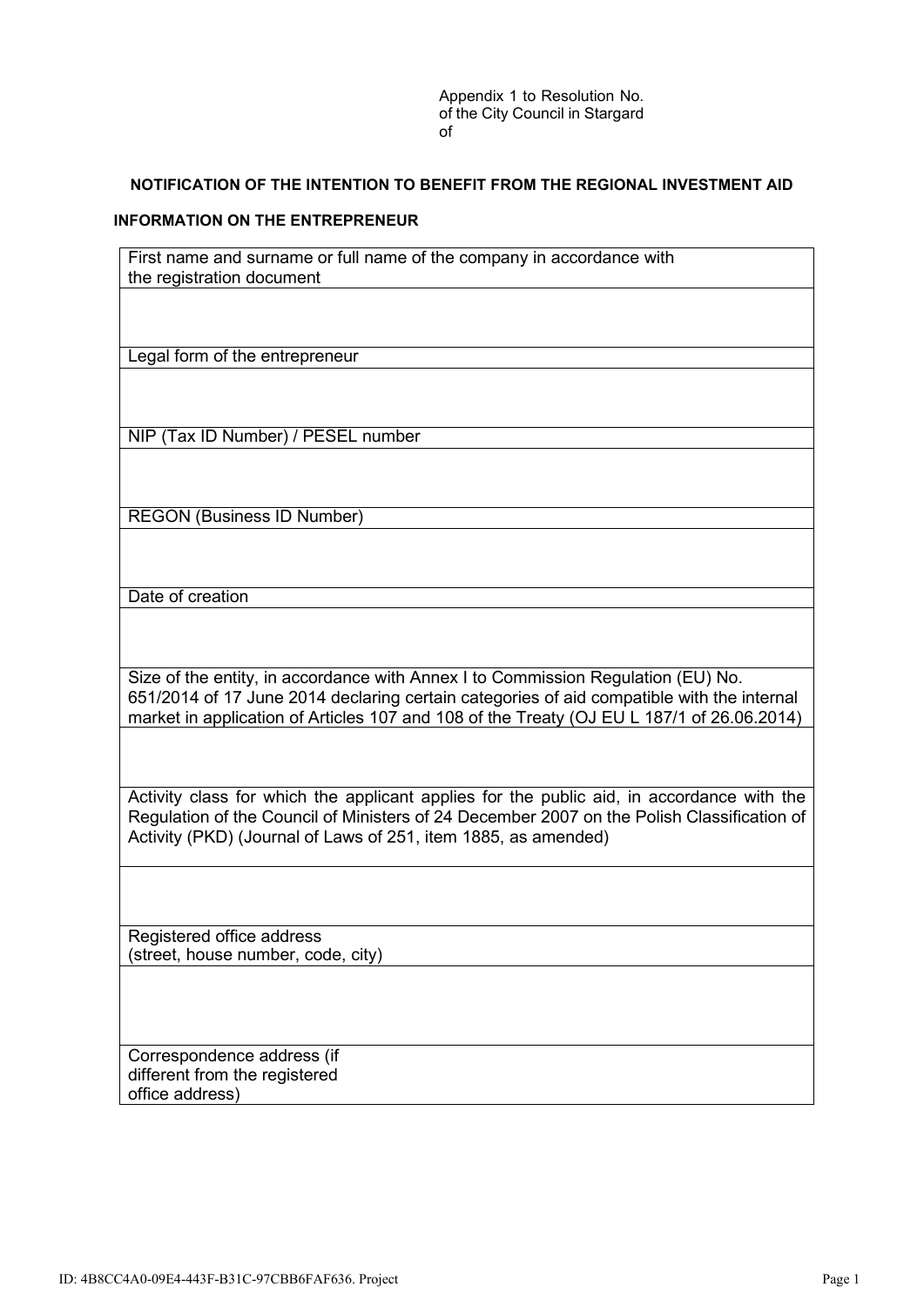Telephone and fax, e-mail

Website address

Details of the person(s) authorised to contact in matters concerning public aid (first name, surname, job title, e-mail, phone, fax)

# **CHARACTERISTICS OF THE ENTREPRENEUR**

1. Year of establishing the company and taking up business activity,

2. Company's business profile:

## **CHARACTERISTICS OF THE INVESTMENT**

1. Data concerning the real property on which the new investment will be carried out:

| Street and number                 |  |
|-----------------------------------|--|
| Land and Mortgage Register number |  |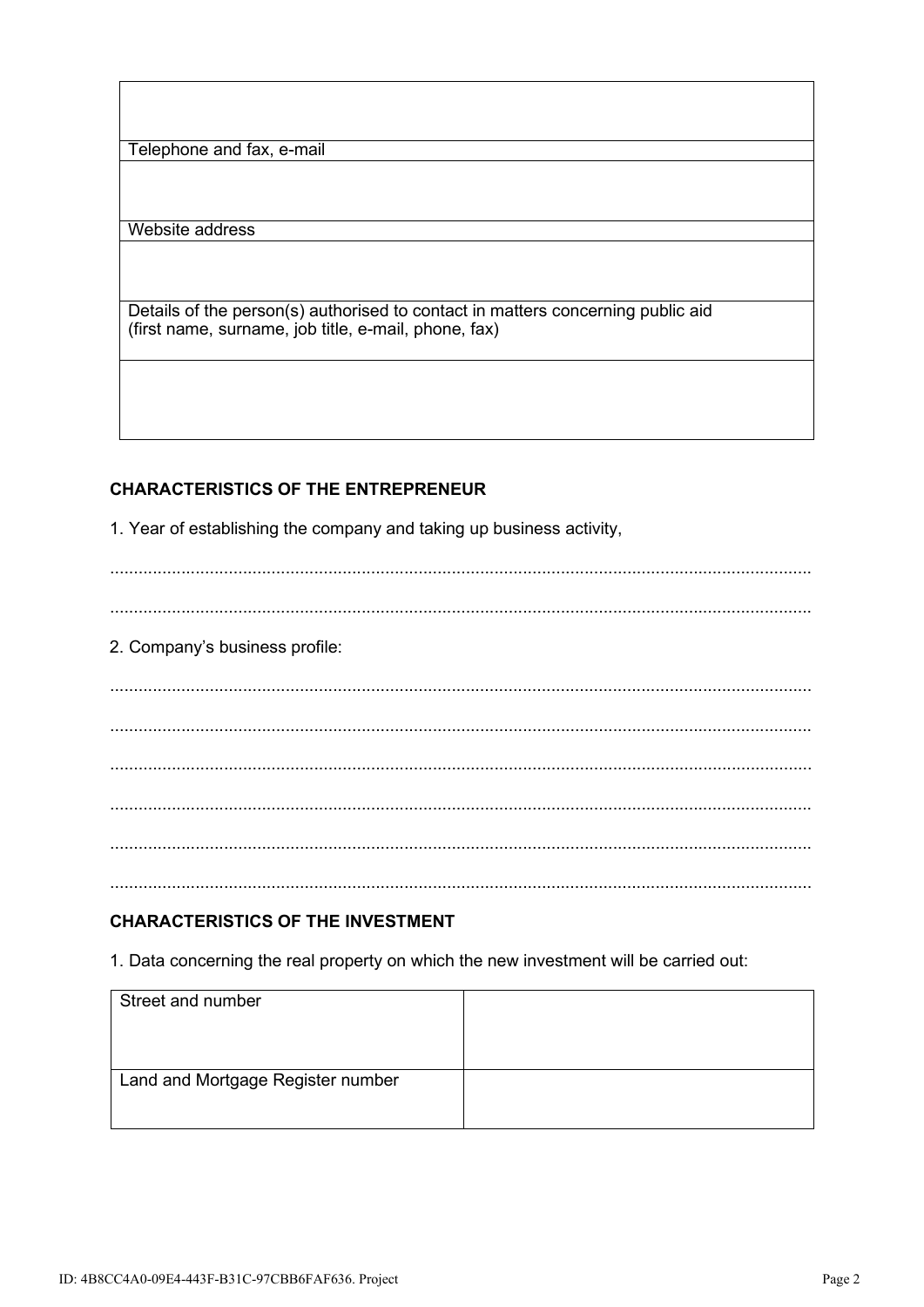| Plot numbers, plot area                                                                                                                                             |  |
|---------------------------------------------------------------------------------------------------------------------------------------------------------------------|--|
| Total area of land in $m2$                                                                                                                                          |  |
| Information on other objects of taxation<br>(buildings, structures, land) related to the<br>implementation of a new investment, taking<br>into account the tax base |  |

## 2. Description of the investment:

3. Schedule of implementation of the new investment, taking into account the planned commencement and completion of the investment.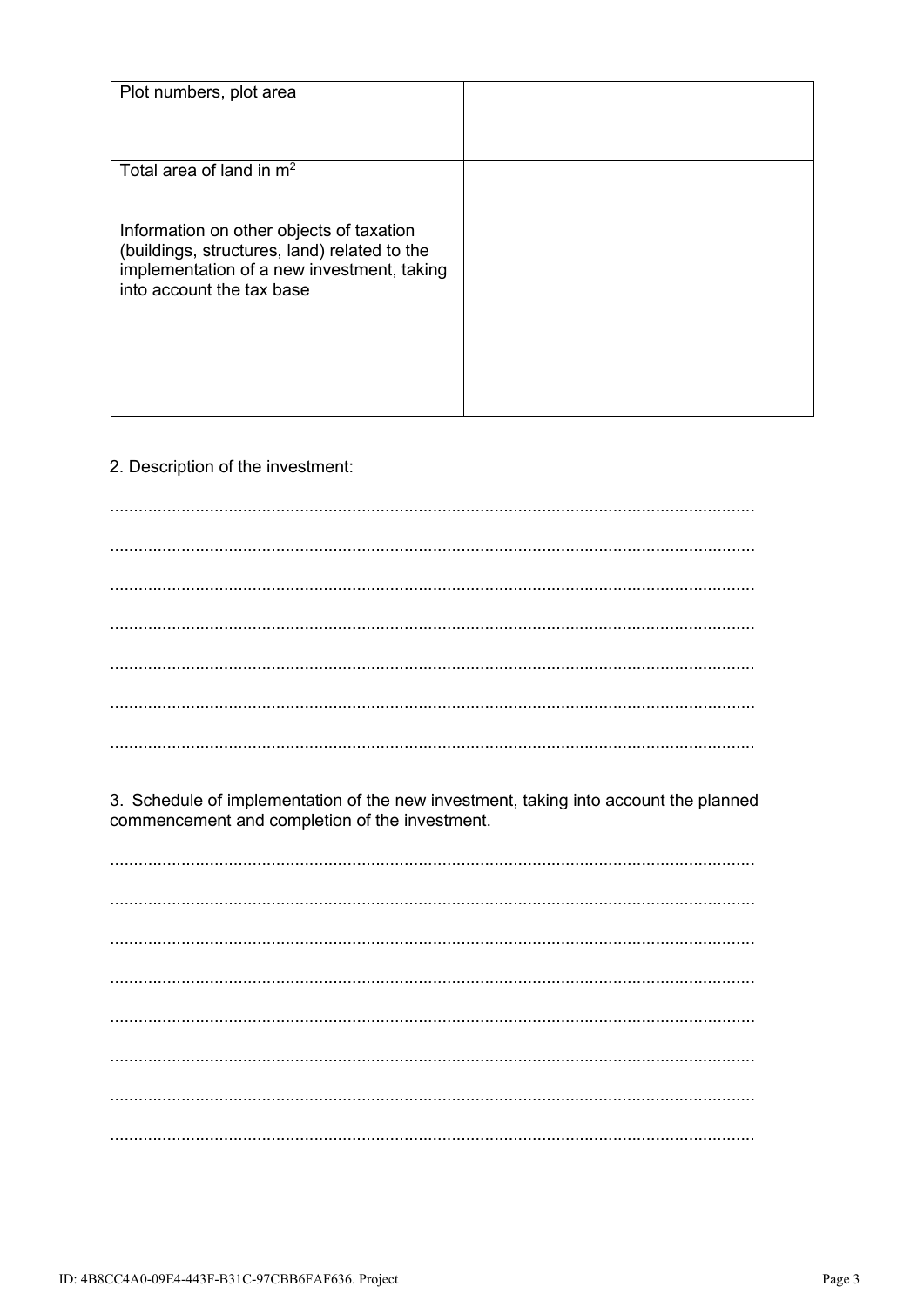........................................................................................................................................

........................................................................................................................................

4. Forecast investment expenditure related to the new investment (applies only to entrepreneurs who calculate the aid on the basis of investment costs):

| Purchase price of land or right of<br>perpetual usufruct                                                                                                                                                                                       |  |
|------------------------------------------------------------------------------------------------------------------------------------------------------------------------------------------------------------------------------------------------|--|
| Purchase price or cost of manufacturing of<br>fixed assets such as buildings, structures<br>and equipment (in particular machinery and<br>equipment, tools, instruments<br>and<br>apparatus, technical equipment, technical<br>infrastructure) |  |

## Total cost of investment

| Sources of financing the investment     | Value  |      |
|-----------------------------------------|--------|------|
|                                         | in PLN | $\%$ |
| Public aid                              |        |      |
|                                         |        |      |
| Other aid measures (e.g. structural     |        |      |
| funds)                                  |        |      |
| Own funds of the entrepreneur           |        |      |
|                                         |        |      |
| Total cost of investment implementation |        |      |
|                                         |        |      |

..................................................... ................................................................... Signature and stamp of the entrepreneur or a person authorised to represent the entrepreneur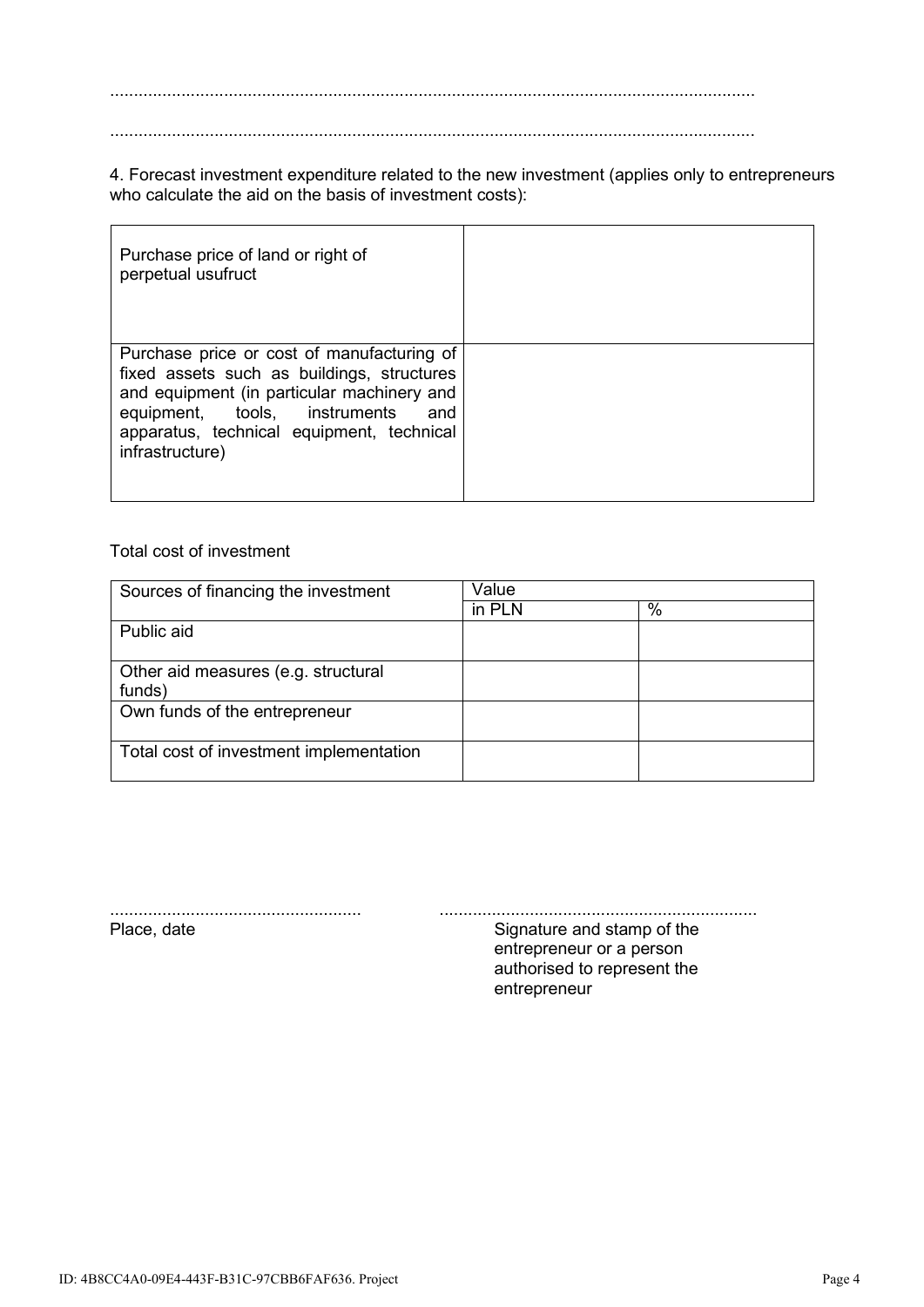Appendix 2 to Resolution No. of the City Council in Stargard of

……………………………………………………… (first name and surname/business name of the entrepreneur)

………………………………………………………. (address/registered office of the entrepreneur)

> President of Stargard ul. Czarnieckiego 17 73 – 110 Stargard

## **Declaration**

Exercising the obligation resulting from Article 19(1) of the resolution on exemptions from property tax as part of regional investment aid for initial investments

**I undertake to maintain the new investment for at least 3 / 5 \* years from the end of the period covered by the exemption.**

..................................................... ................................................................... Signature and stamp of the entrepreneur or a person authorised to represent the entrepreneur

\*delete as appropriate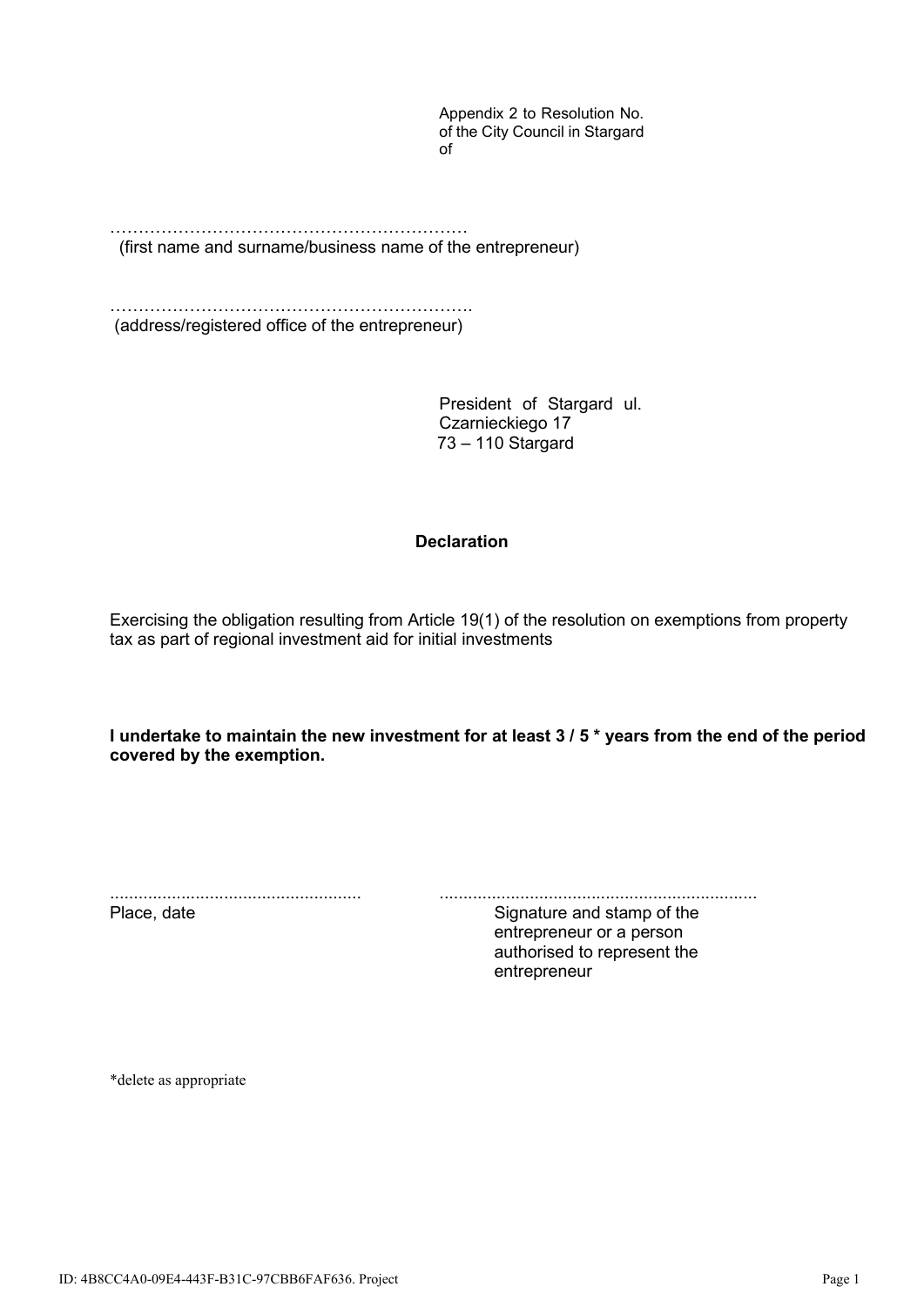Appendix 3 to Resolution No. of the City Council in Stargard of

……………………………………………………… (first name and surname/business name of the entrepreneur)

………………………………………………………. (address/registered office of the entrepreneur)

> President of Stargard ul. Czarnieckiego 17 73 – 110 Stargard

## **Statement**

Exercising the obligation resulting from Article 19(2) of the resolution on exemptions from property tax as part of regional investment aid for initial investments

I declare that the value of the new investment will total PLN …………………………………….

Costs eligible for public aid will total PLN …………………….,

Own contribution amounts to PLN........................., which constitutes .................................. % of the investment value.

..................................................... ................................................................... Signature and stamp of the entrepreneur or a person authorised to represent the entrepreneur